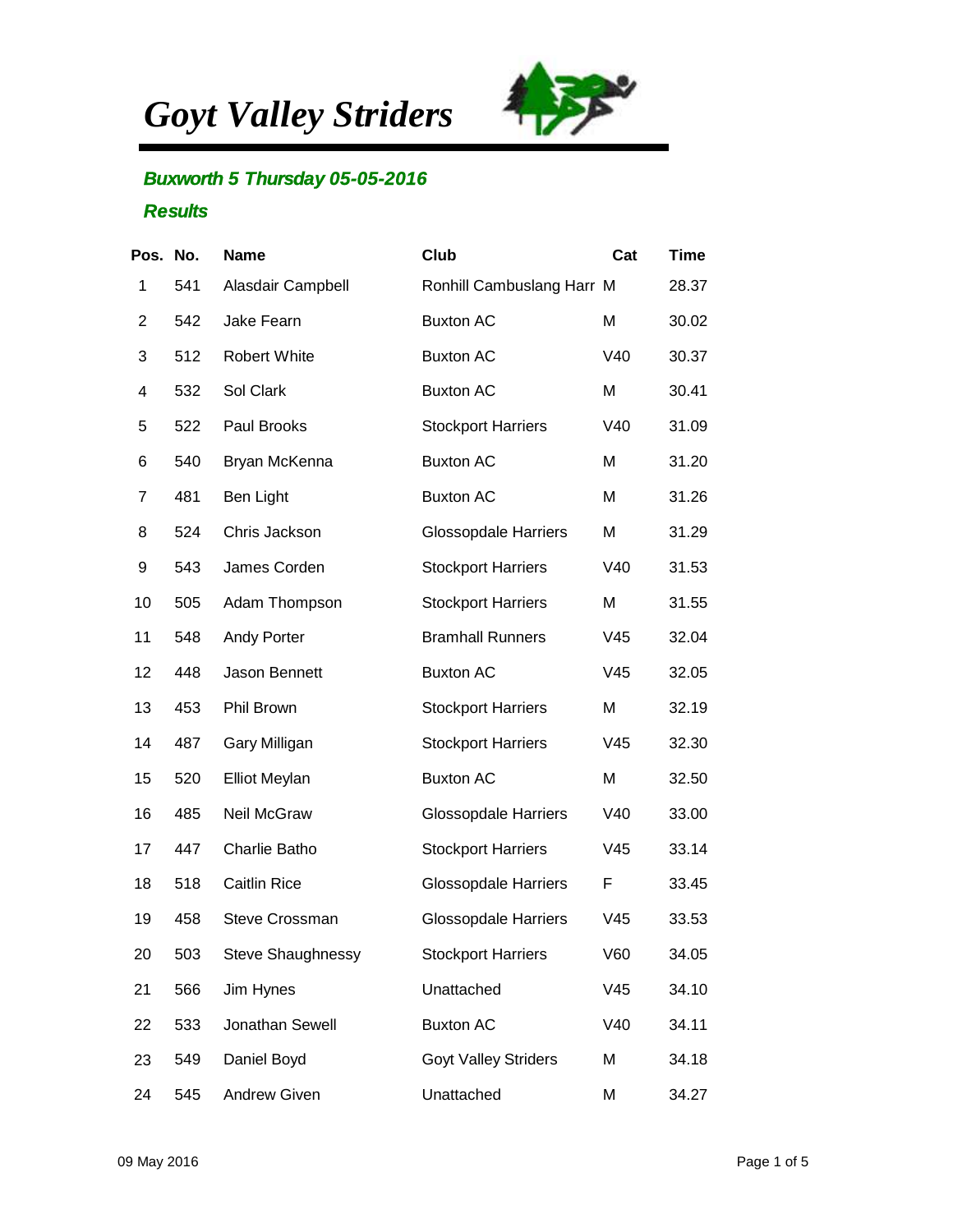| Pos. No. |     | <b>Name</b>            | Club                        | Cat             | <b>Time</b> |
|----------|-----|------------------------|-----------------------------|-----------------|-------------|
| 25       | 450 | <b>Richard Bouglas</b> | <b>Buxton AC</b>            | M               | 34.37       |
| 26       | 462 | Lee Barratt            | <b>Stockport Harriers</b>   | V45             | 34.53       |
| 27       | 460 | Roger Dent             | Unattached                  | V <sub>50</sub> | 34.59       |
| 28       | 521 | Paul Armstrong         | Unattached                  | M               | 35.05       |
| 29       | 538 | Mathew Rabone          | <b>Stockport Harriers</b>   | M               | 35.15       |
| 30       | 550 | David McCartney        | Unattached                  | M               | 35.16       |
| 31       | 529 | <b>Philip Pearce</b>   | <b>Glossopdale Harriers</b> | M               | 35.20       |
| 32       | 528 | James Hobson           | <b>Goyt Valley Striders</b> | M               | 36.02       |
| 33       | 489 | lan Mulligan           | <b>Stockport Harriers</b>   | V45             | 36.13       |
| 34       | 445 | James Banks            | Marple Runners              | V45             | 36.27       |
| 35       | 517 | Jayne Lawton           | <b>Stockport Harriers</b>   | <b>FV45</b>     | 36.48       |
| 36       | 497 | Darren Peatfield       | Marple Runners              | V45             | 36.57       |
| 37       | 516 | Rachael Blight         | <b>Stockport Harriers</b>   | <b>FV40</b>     | 36.58       |
| 38       | 480 | Andy Lidstone          | <b>Buxton AC</b>            | V <sub>50</sub> | 36.59       |
| 39       | 534 | Mark Dungworth         | <b>Buxton AC</b>            | M               | 37.12       |
| 40       | 477 | Nick Jones             | <b>Buxton AC</b>            | V40             | 37.13       |
| 41       | 509 | <b>Andrew Watts</b>    | Wilmslow RC                 | V65             | 37.16       |
| 42       | 443 | Peter Bailey           | <b>Buxton AC</b>            | V <sub>50</sub> | 37.29       |
| 43       | 559 | Donald O'Brien         | <b>Buxton AC</b>            | V60             | 37.32       |
| 44       | 471 | Simon Harlow           | <b>Bramhall Runners</b>     | M               | 38.18       |
| 45       | 484 | Ross Martland          | <b>Buxton AC</b>            | V40             | 38.19       |
| 46       | 457 | David Christie-Lowe    | <b>Stockport Harriers</b>   | V <sub>55</sub> | 38.26       |
| 47       | 508 | David Vann             | Unattached                  | V <sub>50</sub> | 38.29       |
| 48       | 539 | <b>Richard Goff</b>    | <b>Buxton AC</b>            | M               | 38.34       |
| 49       | 547 | Simon Fennell          | <b>Bramhall Runners</b>     | V <sub>45</sub> | 38.45       |
| 50       | 467 | Matthew Given          | <b>Stockport Harriers</b>   | Μ               | 38.52       |
| 51       | 519 | Roland Meylan          | <b>Buxton AC</b>            | V45             | 38.57       |
| 52       | 555 | lan Ashenden           | Pennine                     | V40             | 38.59       |
| 53       | 490 | Viki Murphy            | <b>Bramhall Runners</b>     | <b>FV45</b>     | 39.01       |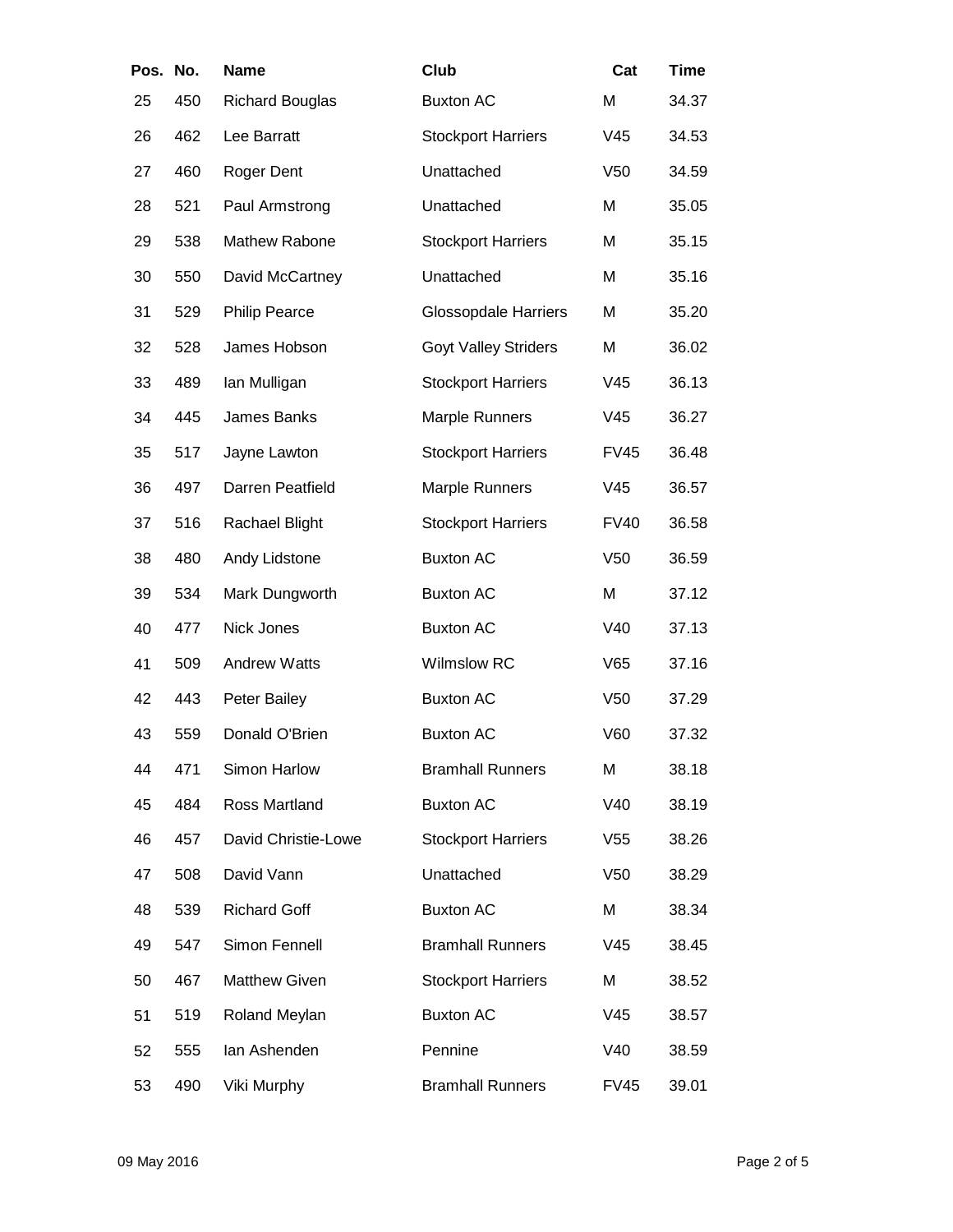| Pos. No. |     | <b>Name</b>            | Club                          | Cat             | <b>Time</b> |
|----------|-----|------------------------|-------------------------------|-----------------|-------------|
| 54       | 563 | Ryan Manders           | Unattached                    | M               | 39.09       |
| 55       | 492 | Angela Oldham          | <b>East Cheshire Harriers</b> | <b>FV60</b>     | 39.13       |
| 56       | 514 | Julian Ham             | Unattached                    | V <sub>50</sub> | 39.16       |
| 57       | 537 | James K Pratt          | <b>Bramhall Runners</b>       | M               | 39.23       |
| 58       | 513 | Jeremy Woodham         | <b>Stockport Harriers</b>     | V40             | 39.33       |
| 59       | 546 | Matt Biglin            | Unattached                    | V <sub>50</sub> | 39.38       |
| 60       | 455 | <b>Barry Chadwick</b>  | <b>Stockport Harriers</b>     | V <sub>50</sub> | 39.57       |
| 61       | 544 | Amelia Hunt            | <b>Goyt Valley Striders</b>   | F               | 39.59       |
| 62       | 495 | <b>Tony Park</b>       | <b>Stockport Harriers</b>     | V <sub>50</sub> | 40.01       |
| 63       | 551 | <b>Julie Rundall</b>   | <b>Goyt Valley Striders</b>   | <b>FV40</b>     | 40.11       |
| 64       | 556 | Peter Davis            | <b>Goyt Valley Striders</b>   | V <sub>50</sub> | 40.12       |
| 65       | 531 | Max Thickett           | <b>Stockport Harriers</b>     | V45             | 40.20       |
| 66       | 472 | Phil Heaword           | <b>Bramhall Runners</b>       | M               | 40.40       |
| 67       | 479 | Jack Lane              | Unattached                    | M               | 40.43       |
| 68       | 463 | Steve Fairclough       | <b>Bramhall Runners</b>       | V <sub>50</sub> | 40.46       |
| 69       | 502 | <b>Helen Rennie</b>    | <b>Bramhall Runners</b>       | F               | 40.50       |
| 70       | 558 | Roy Whittle            | <b>Goyt Valley Striders</b>   | V40             | 40.56       |
| 71       | 535 | Angela McCarthy        | <b>Wilmslow RC</b>            | <b>FV55</b>     | 41.14       |
| 72       | 470 | Nick Ham               | <b>Stockport Harriers</b>     | V <sub>50</sub> | 41.19       |
| 73       | 536 | John Richards          | <b>Stockport Harriers</b>     | M               | 41.21       |
| 74       | 560 | Liam Browne            | <b>Buxton AC</b>              | V <sub>50</sub> | 41.27       |
| 75       | 557 | Katie Thornhill        | <b>Goyt Valley Striders</b>   | <b>FV40</b>     | 41.33       |
| 76       | 444 | <b>Alfie Bailey</b>    | <b>Buxton AC</b>              | M               | 41.50       |
| 77       | 459 | James Deighton         | <b>Marple Runners</b>         | V40             | 41.54       |
| 78       | 494 | Lindsay Palmer         | <b>Glossopdale Harriers</b>   | <b>FV50</b>     | 42.04       |
| 79       | 506 | <b>Catherine Tombs</b> | <b>Marple Runners</b>         | <b>FV45</b>     | 42.10       |
| 80       | 552 | Paul Rooney            | Unattached                    | V <sub>45</sub> | 42.12       |
| 81       | 469 | Tony Greenhalgh        | Unattached                    | V <sub>55</sub> | 42.19       |
| 82       | 564 | Jess Hobson Taylor     | <b>Bramhall Runners</b>       | F               | 42.39       |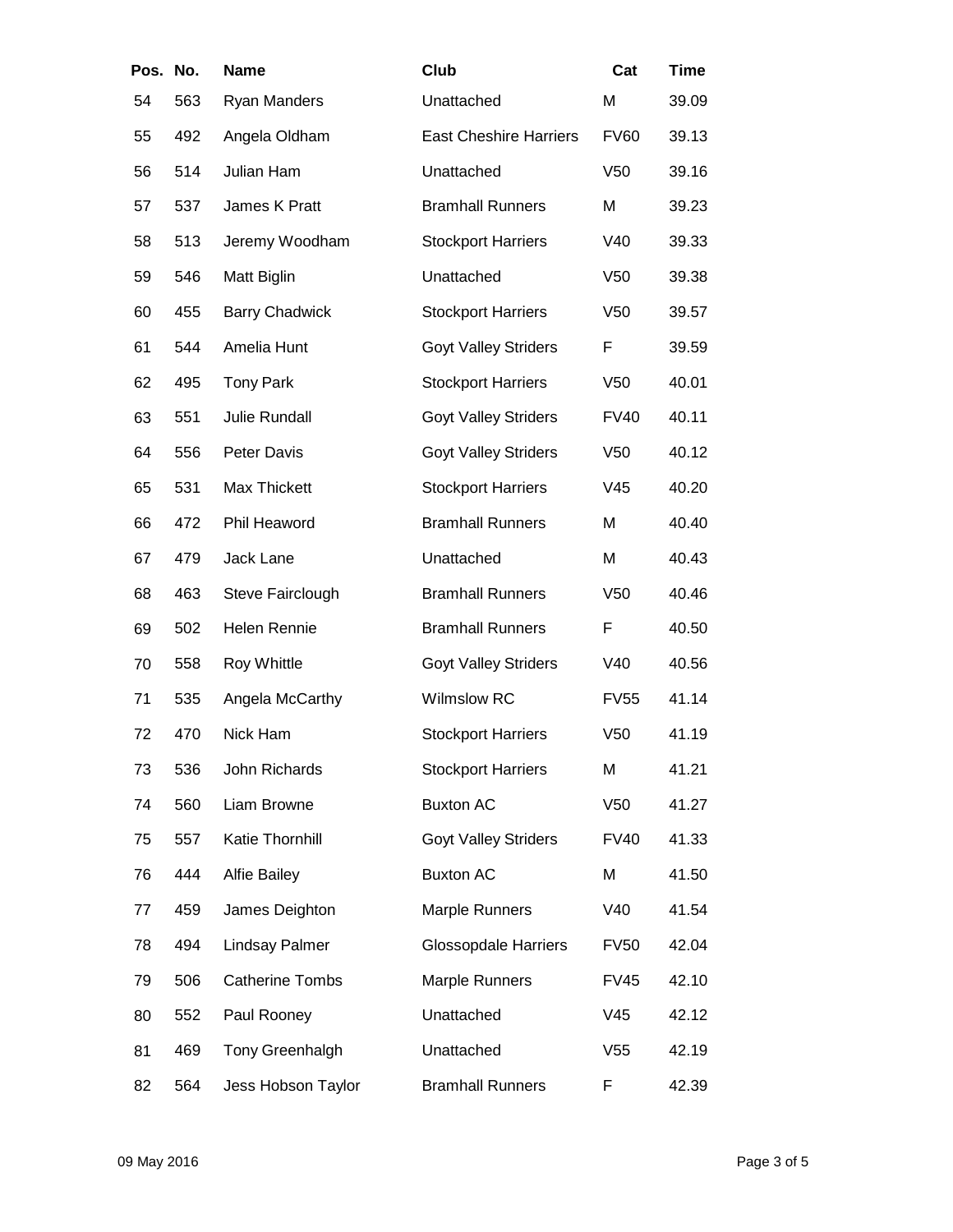| Pos. No. |     | <b>Name</b>            | Club                        | Cat             | <b>Time</b> |
|----------|-----|------------------------|-----------------------------|-----------------|-------------|
| 83       | 527 | Paul Wardman           | <b>Buxton AC</b>            | M               | 42.40       |
| 84       | 491 | Elizabeth Nocton       | <b>Buxton AC</b>            | <b>FV35</b>     | 42.49       |
| 85       | 478 | Alistair Jordan        | <b>Marple Runners</b>       | V <sub>50</sub> | 43.02       |
| 86       | 504 | Alice Taylor           | <b>Marple Runners</b>       | F               | 43.18       |
| 87       | 510 | Andrew Wearden         | <b>Buxton AC</b>            | V <sub>45</sub> | 43.30       |
| 88       | 561 | Judith Apsley          | <b>Marple Runners</b>       | <b>FV50</b>     | 43.32       |
| 89       | 523 | Rebecca Brimage        | <b>Stockport Harriers</b>   | <b>FV35</b>     | 43.41       |
| 90       | 442 | Andrew Bagshaw         | <b>Bramhall Runners</b>     | V <sub>45</sub> | 44.03       |
| 91       | 511 | George Webb            | <b>Buxton AC</b>            | V <sub>55</sub> | 44.07       |
| 92       | 486 | Neville McGraw         | <b>Glossopdale Harriers</b> | V70             | 44.10       |
| 93       | 483 | Jane Maher             | <b>Bramhall Runners</b>     | <b>FV55</b>     | 44.24       |
| 94       | 466 | <b>Michael Gibbons</b> | <b>Bramhall Runners</b>     | V <sub>55</sub> | 45.08       |
| 95       | 454 | lan Campbell           | <b>Waverley Harriers</b>    | V <sub>50</sub> | 45.09       |
| 96       | 468 | Chris Glennon          | <b>Bramhall Runners</b>     | V45             | 45.17       |
| 97       | 464 | lan Galloway           | <b>Marple Runners</b>       | V45             | 45.39       |
| 98       | 456 | <b>Claire Chappell</b> | <b>Waverley Harriers</b>    | <b>FV40</b>     | 45.41       |
| 99       | 569 | Mike Johnson           | Harvel Hash House Harri V55 |                 | 46.10       |
| 100      | 554 | <b>Christine Hill</b>  | <b>Goyt Valley Striders</b> | <b>FV45</b>     | 46.11       |
| 101      | 562 | Paula Riley            | Unattached                  | <b>FV45</b>     | 47.17       |
| 102      | 440 | Alyson Adams           | <b>Bramhall Runners</b>     | <b>FV50</b>     | 47.20       |
| 103      | 446 | Carole Barnes          | <b>Stockport Harriers</b>   | <b>FV45</b>     | 47.57       |
| 104      | 499 | Charlie Podolanski     | Stockport Tri               | M               | 48.11       |
| 105      | 473 | Rob Heywood            | <b>Marple Runners</b>       | V <sub>50</sub> | 48.16       |
| 106      | 567 | Rachel Walton          | <b>Glossopdale Harriers</b> | <b>FV40</b>     | 49.18       |
| 107      | 553 | <b>Steve Rowe</b>      | <b>Goyt Valley Striders</b> | V <sub>50</sub> | 49.23       |
| 108      | 488 | Annabelle Mottram      | <b>Buxton AC</b>            | F               | 49.30       |
| 109      | 449 | Sam Blacow             | <b>Stockport Harriers</b>   | F               | 50.09       |
| 110      | 441 | Sarmid Al-Kamil        | <b>Bramhall Runners</b>     | V <sub>50</sub> | 50.16       |
| 111      | 525 | Denise gregory         | <b>Bramhall Runners</b>     | <b>FV50</b>     | 50.35       |